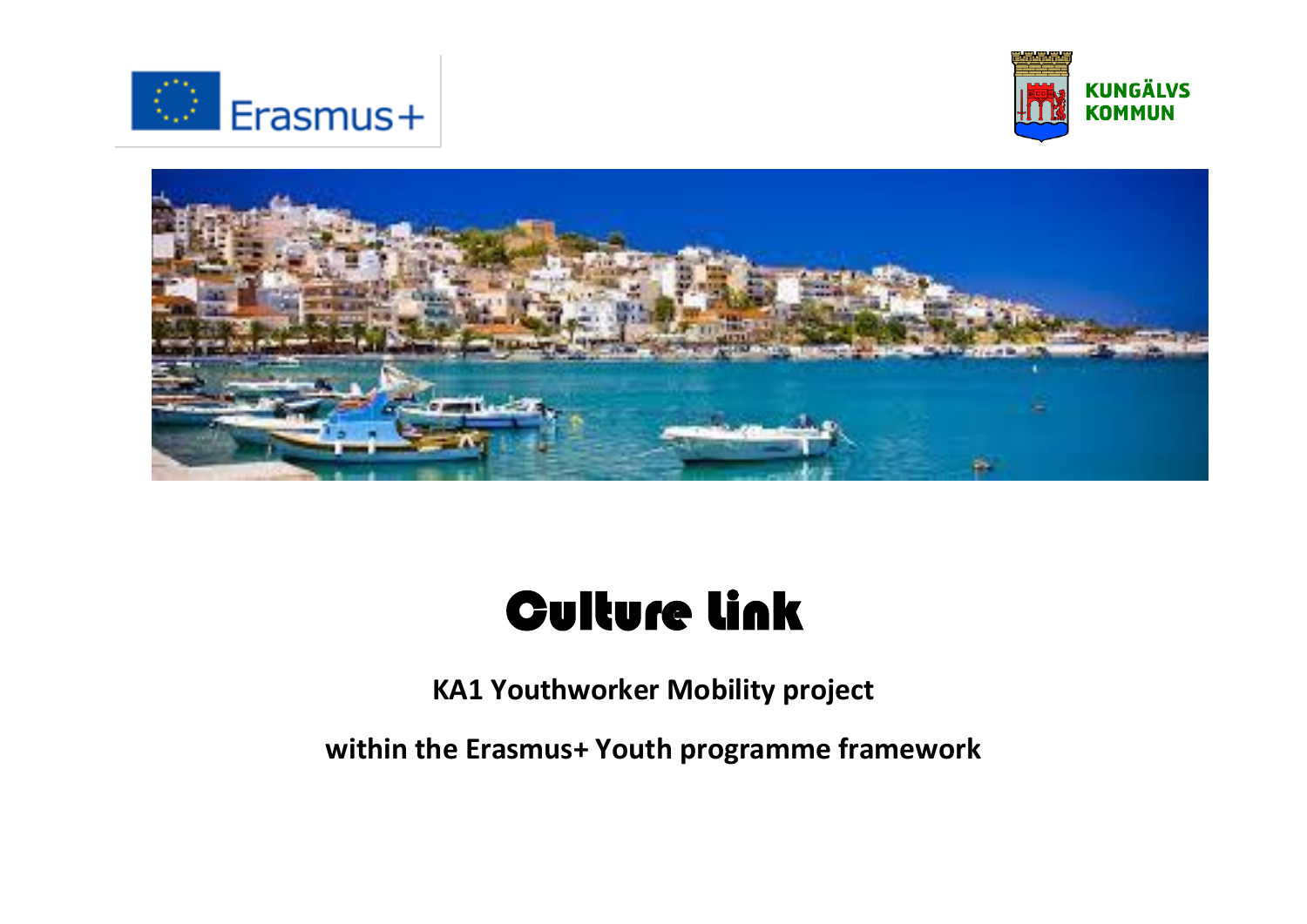



# **Project summary**

The "Culture link" project is a KA1 mobility of youth workers under the Erasmus+ program, revolving around a Contact Making Event for organizations with a strong motivation of carrying out Erasmus+ youth and youthworker mobility projects. "Culture Link" aims to ensure the proper environment for building solid partnerships for future youth projects in Erasmus+, mainly focused on enhancing competencies of youngsters and of youthworkers using culture as a tool for social change. Encoding concepts of Intercultural dialogue, Inclusion and Youth work, the project has the following objectives:

- to develop strong Erasmus+ projects focused on using culture as a tool for enhancing competences of youth and youthworkers
- to ensure the proper environment for kick-starting long term partnerships amongst youth organizations and youth workers in the cultural field
- to provide the adequate setting for sharing experience and ideas of common interest
- to explore common needs and solutions offered by Erasmus+ in using culture as a tool for social change

During the 5 days of activities 17 youth workers from Greece, Sweden, Italy, Romania, Estonia, Latvia and Portugal will be part of a common setting for building strong partnerships, take part in various workshops, presentations, visits, round-table discussions and establish grounds for future youth projects related to culture. Based on non formal education tools and methods, participants will undergo a complete process of identifying potential partners, establishing common grounds for future projects and increase quality aspects in their youth work.

Through this project, establishing a collaboration platform, it is expected to have concrete partnerships on several Erasmus+ projects, preferably using the theme of Arts & Culture. But also, on a long term to create a proper network of organizations active in youthwork. Having this Contact Making Event at it's basis, future culture projects will already have a strong basis for quality projects with deep impact and correct competences development of youngsters and youthworkers.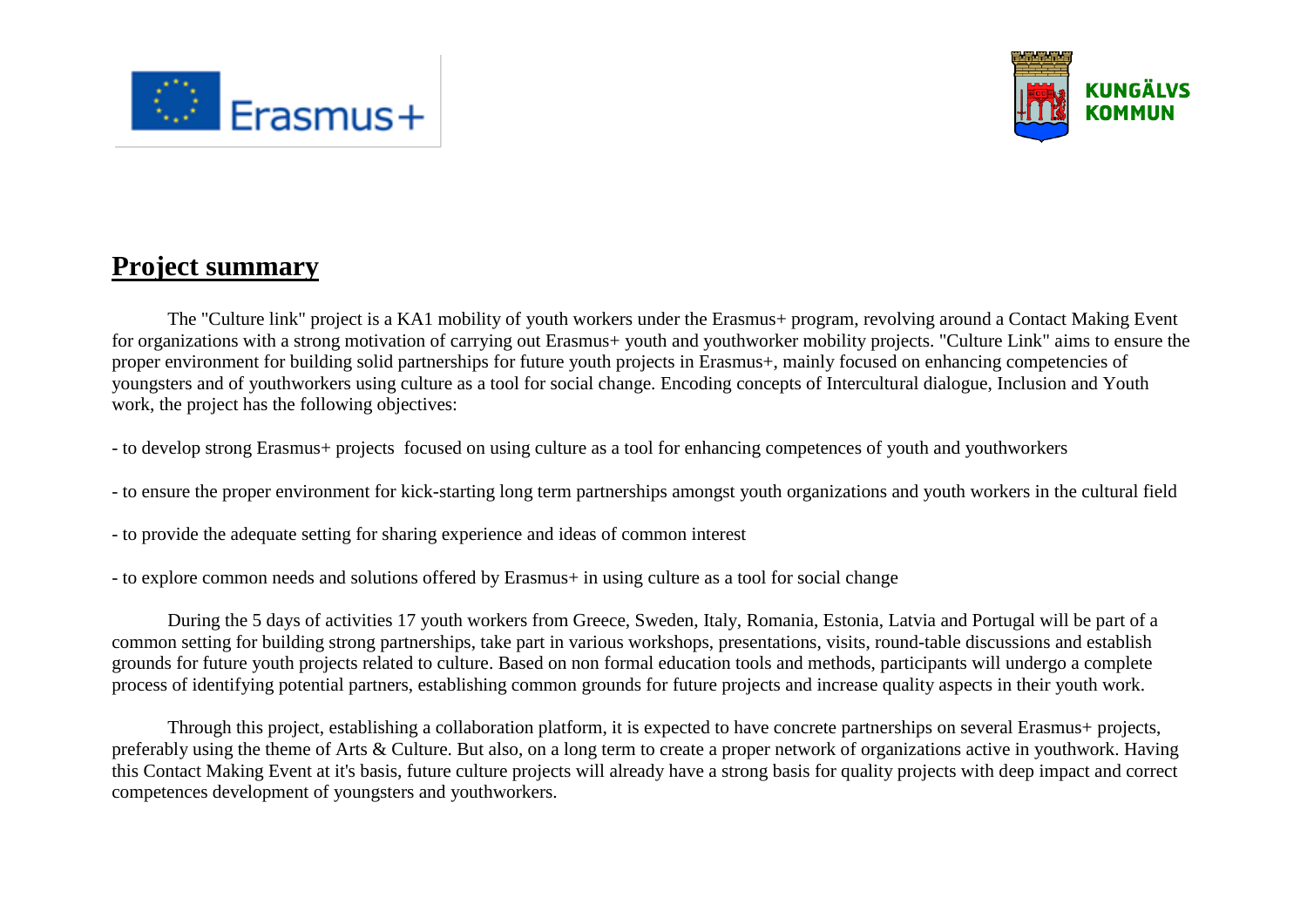



Participants will come at the activity with cultural related project proposals or ideas, formulated together with young people or staff, depending on the situation. During the 5 days, participants will present their organizations' project application and negotiate partnerships with the other present organizations.

Project period : 1 August 2019 – 31 January 2020 Do not buy travel tickets before 1st August !

| <b>Partner organizations' tasks</b> |                                                                                                                                                                                                                                                                                                                                                                                                   |                                                                                                                                             |  |  |
|-------------------------------------|---------------------------------------------------------------------------------------------------------------------------------------------------------------------------------------------------------------------------------------------------------------------------------------------------------------------------------------------------------------------------------------------------|---------------------------------------------------------------------------------------------------------------------------------------------|--|--|
|                                     | <b>Task</b>                                                                                                                                                                                                                                                                                                                                                                                       | <b>Notes</b>                                                                                                                                |  |  |
| <b>PREPARATION</b>                  | <b>Selection of participants</b>                                                                                                                                                                                                                                                                                                                                                                  | Please select participants as soon as possible following the<br>indications in profile of participants.                                     |  |  |
|                                     |                                                                                                                                                                                                                                                                                                                                                                                                   | * Finding and/or purchasing best travel solution;<br>* Creation /Selection/Update of materials representative for the<br>organization;      |  |  |
|                                     |                                                                                                                                                                                                                                                                                                                                                                                                   | *Predefining project ideas based on the organizational<br>objectives;<br>*Participants are kindly asked to also bring along a national flag |  |  |
|                                     | Support in preparation of participants                                                                                                                                                                                                                                                                                                                                                            | aprox. 80-100 cm.                                                                                                                           |  |  |
|                                     |                                                                                                                                                                                                                                                                                                                                                                                                   | During the month of August, the coordinator will send out a<br>press release about the project. Partners are kindly asked to                |  |  |
|                                     |                                                                                                                                                                                                                                                                                                                                                                                                   | translate and promote the project using their own website or<br>other online/physical means of communication with local                     |  |  |
|                                     | <b>Visibility action</b>                                                                                                                                                                                                                                                                                                                                                                          | stakeholders.                                                                                                                               |  |  |
| <b>MOBILITY</b>                     | The participants are the main actors of this phase. Please check the attached timetable of activities. Also, bear<br>in mind that the program is draft. This means that whilst the activity workshops and items remain the same, we<br>might make some modification based on the hosting partner's suggestions so we can increase local impact, but<br>also take advantage if free time foreseen. |                                                                                                                                             |  |  |
|                                     |                                                                                                                                                                                                                                                                                                                                                                                                   |                                                                                                                                             |  |  |
| <b>FOLLOW UP</b>                    | <b>Collaboration</b>                                                                                                                                                                                                                                                                                                                                                                              | Partners should communicate if and how they are working with<br>current partners on project applications.                                   |  |  |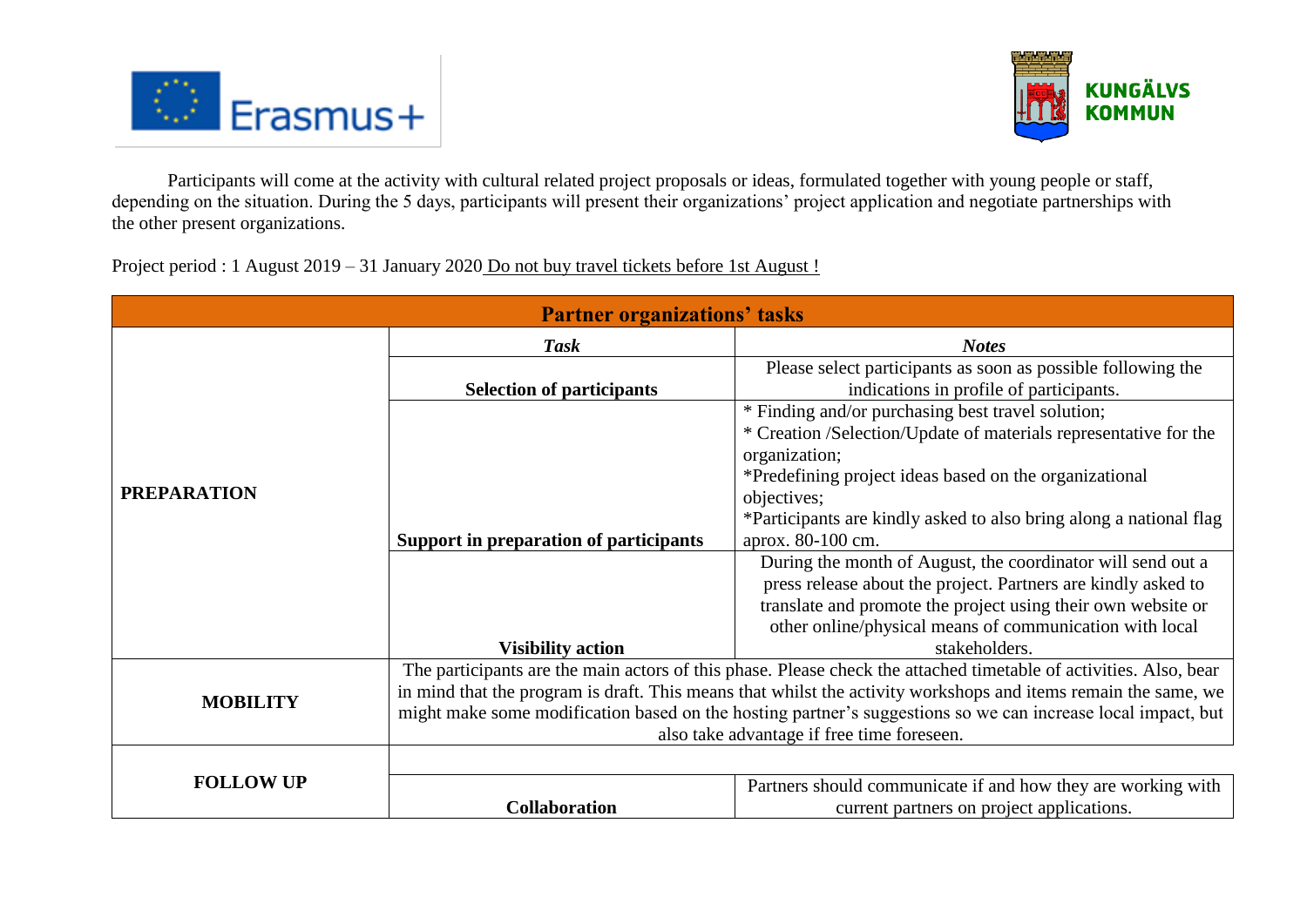



| <b>Dissemination</b> | project results                                                    |
|----------------------|--------------------------------------------------------------------|
|                      | Partners will be asked to contribute in the dissemination of the   |
| <b>Evaluation</b>    | impact the project has had on their work.                          |
|                      | Partners are kindly asked to send in a final report describing the |

## **MOBILITY**

The mobility activity will be hosted in Sitia, Crete Island, Greece. The meeting lasts 5 days from the 6<sup>th</sup> to the 10<sup>th</sup> of September 2019.

#### **Arrival and departure**

Participants are expected before dinner on the  $5<sup>th</sup>$  of September and to depart on the morning of the  $11<sup>th</sup>$  September.

Although spending an extra day, max 2 can be allowed with prior notice and with proper reason, please note that the organizers will not provide any additional accommodation outside the dates of the training course and all incurred costs are the responsibility of the participants themselves.

#### **Accomodation, meals and activity spaces**

We have various options for hotels in the centre of Sitia and during preparation period we will decide on which one. Participants will be hosted in room with twin beds, 2 persons per room. Following the selection of the hotel, we will supply you with details on hotel, location and other details related. Nonetheless, the hotel will be in the city of Sitia with A/C, free wi-fi and own bathrooms.

Concerning meals, we will focus on having a full experience in local cuisine. This means that in different moments we will have meals in Sitia's restaurant, but also enjoy real homecooking in the community of Praisos (en. Praesus). As you will see from the program, most of the activities will be held in Praisos, which is a community part of the municipal area of Sitia.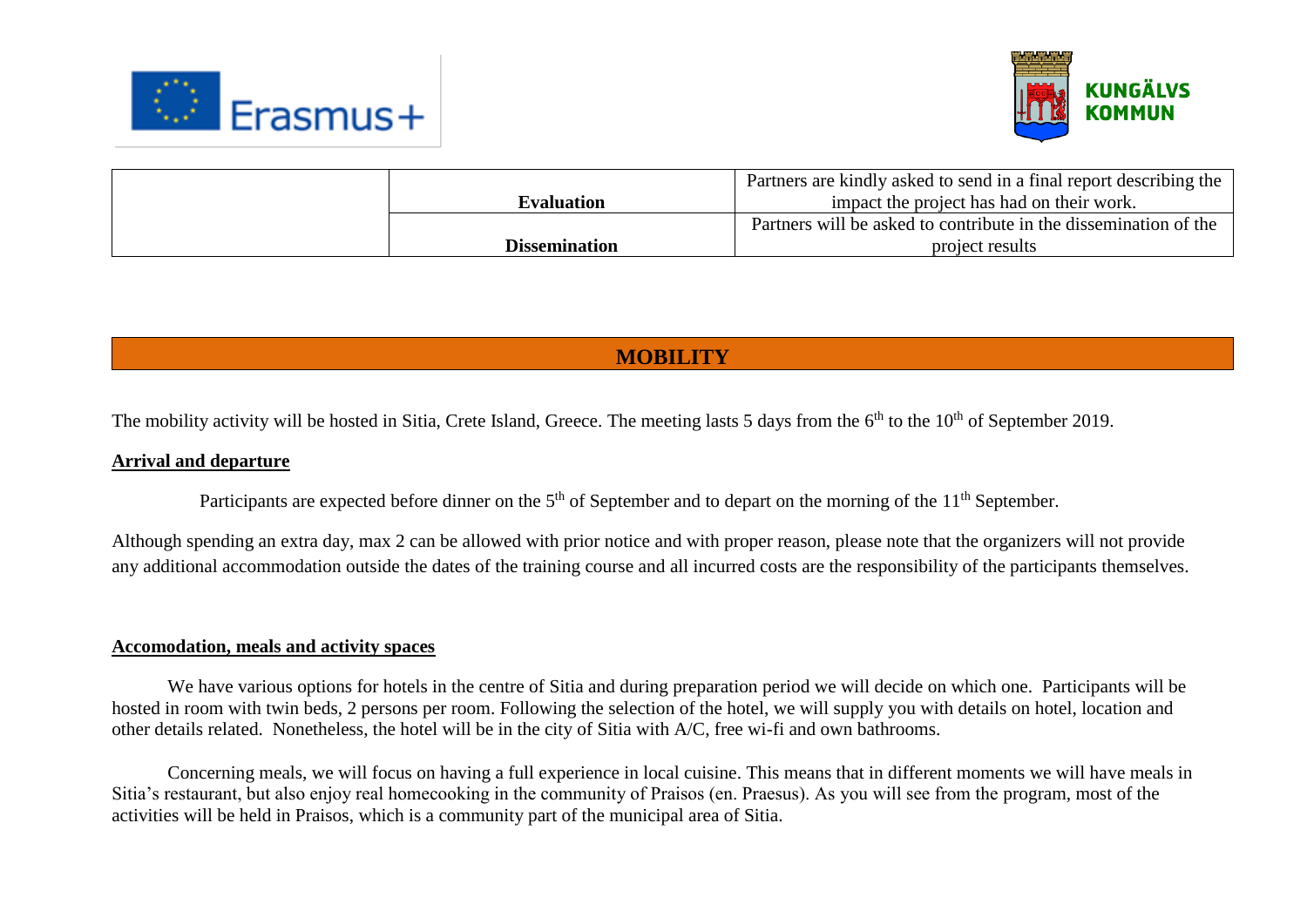



Activities will be hosted in the hotel's meeting room, but also in Praisos, in their meeting hall and also outdoor.

#### **Travelling**

*! It is highly important*, for us and you as well, that you purchase airplane tickets as soon as project period starts, 1 August. This is because travelling to the location can become kind of expensive. Please use this time until the project eligibility period starts to select your proper participants, so you can buy tickets as early as possible.

Sitia has its own airport, that operates only certain flights. There are no direct flight to Sitia, but interconnected.

In order to reach Sitia, you have the two most common options:

- 1. **Via Athens.** From any airport of departure available to you, please reach Athens airport. Here you will have a connecting flight to Sitia using OlympicAir [\(https://www.olympicair.com/en\)](https://www.olympicair.com/en). They operate daily flights to and from Sitia. Please check timetables and baggage allowance.
- 2. **Via Heraklion.** From any airport of departure available to you, please reach Heraklion airport. From HER airport you have different solutions to reach Sitia (130km away):
	- a. By bus from Heraklion to Sitia (costs 15-25 euro). Detailed info for travelling will be given. Buses depart at 7:00, 10:45, 13:15 and 18:45.
	- b. By ferry and trip takes aprox. 3.5 hours.
	- c. By private bus hire for more participants, which we can organize and costs will be deducted from your travel budget. In order to do so, we need most to understand if most participants will arrive on HER airport. Depending on arrival times of each one, some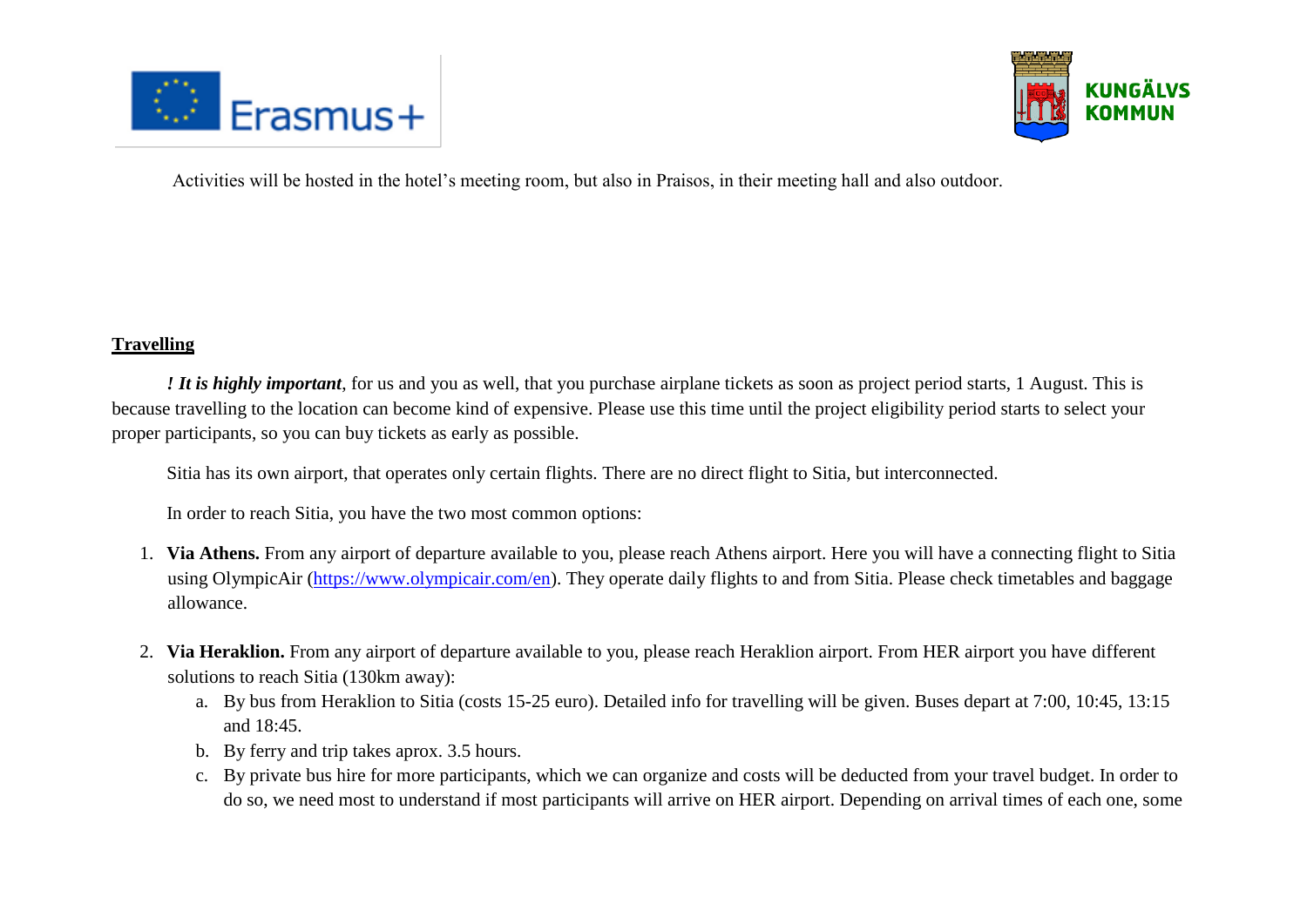



participants may have to wait in Heraklion in order to have everyone on the minibus at the same time. Takes around 2 hours depending on traffic conditions.

d. Car rental, but please take into consideration we will be able to reimburse you only the fuel.

Please find your travel allocation in the table below. We will reimburse eligible costs up to that limit. Any travel cost beyond that limit is the responsibility of the participants/sending organization.

| Organization                                                             | Country  | Budget per person $\epsilon$ |
|--------------------------------------------------------------------------|----------|------------------------------|
| Kungalvs Kommun                                                          | Sweden   | 360                          |
| Associazione Sabbeen Group                                               | Italy    | 275                          |
| VitaTiim                                                                 | Estonia  | 360                          |
| Young Folks LV                                                           | Latvia   | 360                          |
| Tineri in Europa                                                         | Romania  | 275                          |
| Associação Spin para o Intercâmbio, Formação e Cooperação entre os Povos | Portugal | 530                          |
| POLITISTIKOS SILOGOS PRAISSOU                                            | Greece   |                              |

The reimbursements will be done by bank transfer towards the partner organization's account **only** upon receiving all original travel documents (invoices, receipts, boarding passes, train/bus tickets)with clear details, dates, sums and names. Reimbursement of travel costs will only be done upon full attendance of the activities and presentation of the original travel tickets with boarding passes, receipts and invoices.

Take into consideration that taxi journeys are not eligible except under very special circumstances.

Any tickets purchased in a currency other than EUR, will then be converted and calculated according to the exchange rate of the month when the ticket/s were purchased, as stated in the official European Commission web-site at<http://ec.europa.eu/budget/inforeuro/>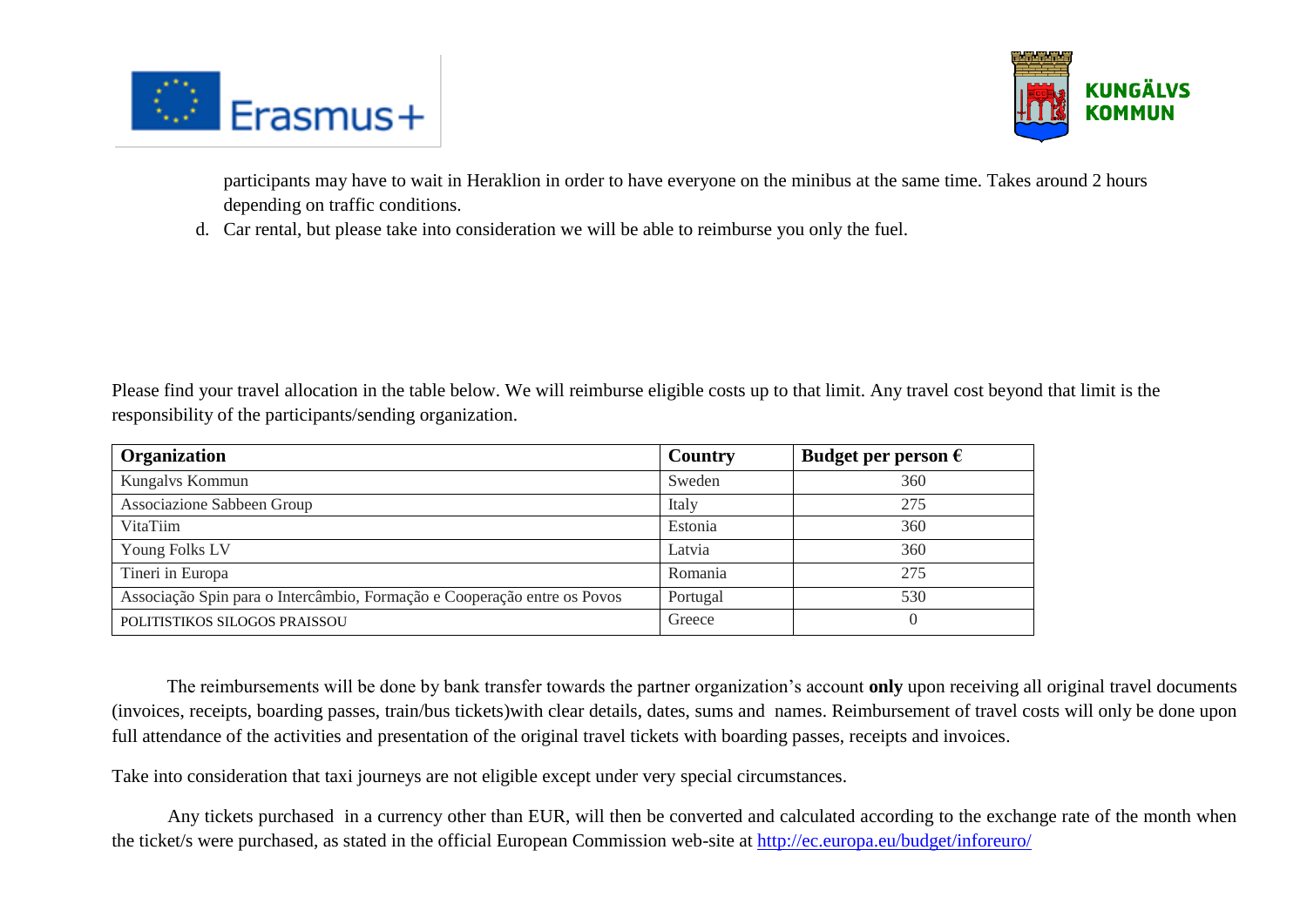



#### **Health/Travel insurance**

The coordinator does not provide any travel/health insurance for the participants. If needed, the participants are requested to purchase individual travel/health insurance for their stay in Greece.

In any case, participants should have their European Health Card, which should entitle them at least for basic medical services if needed.

#### **PARTICIPANT'S PROFILE**

- Organization leaders
- Project leaders
- Other professionals working directly with young people

Each partner will send two (2) participants with the above described roles. Some selected participants may be invited to participate in one 1-on-1 skype interview or phone conversation in order to prepare the activity better.

Please take into account that we are looking only for partners who DIRECTLY work with young people in non-formal education (no project travellers, not organizations that find participants via facebook, not schools).